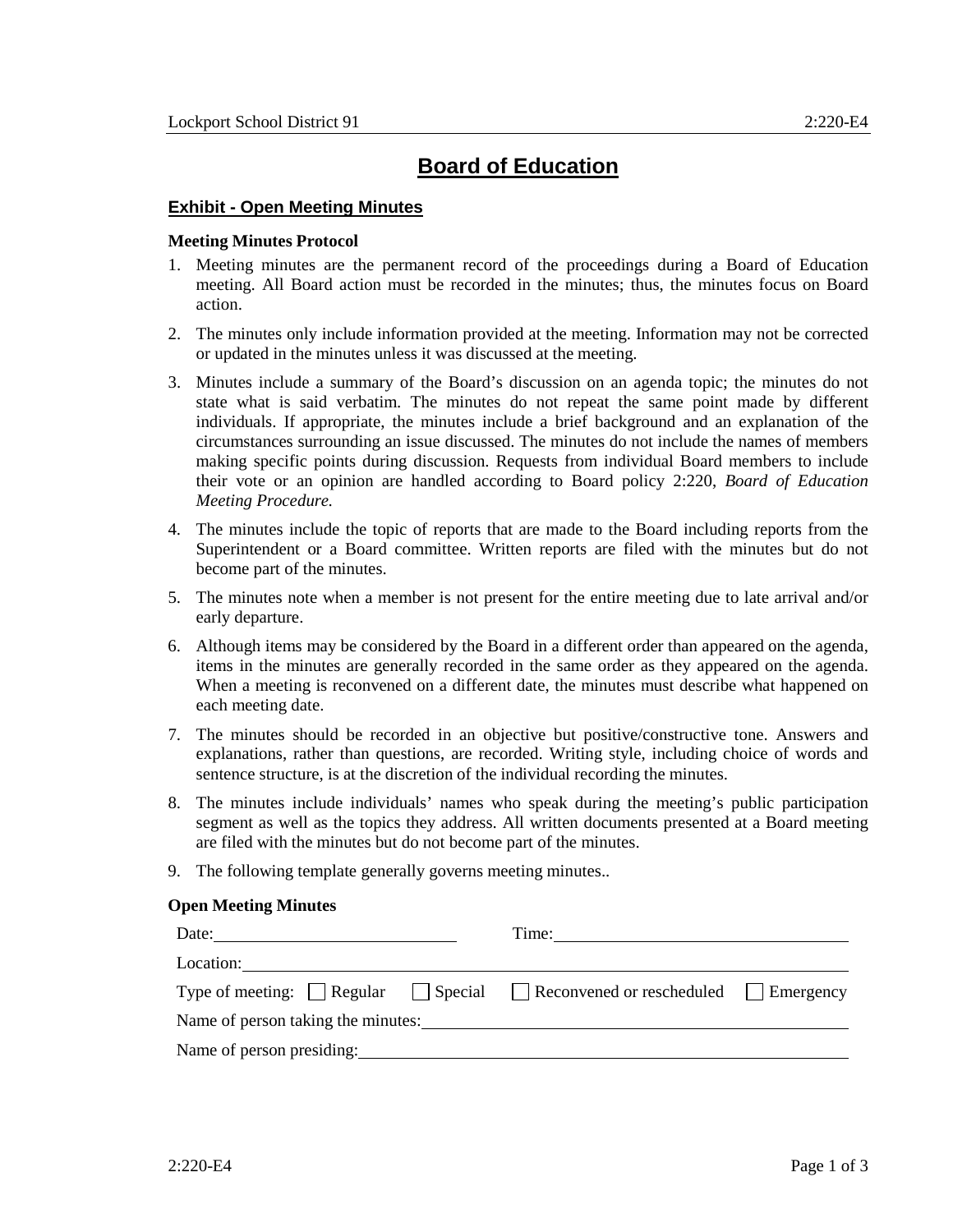| Members in attendance: | Members absent: |
|------------------------|-----------------|
|                        |                 |
| 2.                     |                 |
| 3.                     | 3.              |
|                        |                 |
| 5.                     |                 |
| 6.                     |                 |
|                        |                 |
|                        |                 |

## **Approval of Agenda**

List any items removed from the consent agenda:

|                        | Motion made by:                                                                                                                                                                                                                                                                  |
|------------------------|----------------------------------------------------------------------------------------------------------------------------------------------------------------------------------------------------------------------------------------------------------------------------------|
| Motion:                | To approve                                                                                                                                                                                                                                                                       |
|                        | To add items as follows: (No action may be taken on new agenda items.)                                                                                                                                                                                                           |
|                        |                                                                                                                                                                                                                                                                                  |
|                        |                                                                                                                                                                                                                                                                                  |
| Action:                | $\Box$ Failed<br>Passed                                                                                                                                                                                                                                                          |
|                        | Approval of Previous Meeting Minutes (Needed only if this item is not on the consent agenda.)                                                                                                                                                                                    |
|                        | Minutes from the Board meeting held on:                                                                                                                                                                                                                                          |
|                        | Motion made by:                                                                                                                                                                                                                                                                  |
| Motion:                | $\Box$ To approve                                                                                                                                                                                                                                                                |
|                        | To approve subject to incorporation of the following amendment(s):                                                                                                                                                                                                               |
|                        |                                                                                                                                                                                                                                                                                  |
|                        |                                                                                                                                                                                                                                                                                  |
| Action:                | <b>Passed</b><br>$\Box$ Failed                                                                                                                                                                                                                                                   |
|                        | <b>Approval of Items on Consent Agenda</b> (This may include expense advancements, reimbursements,<br>and/or purchase orders regulated by the Local Government Travel Expense Control Act (see Board<br>policies 2:125, Board Member Compensation; Expenses, and 5:60, Expenses) |
| Summary of discussion: |                                                                                                                                                                                                                                                                                  |
|                        |                                                                                                                                                                                                                                                                                  |
|                        |                                                                                                                                                                                                                                                                                  |
|                        |                                                                                                                                                                                                                                                                                  |
|                        | Roll Call: (Needed when consent agenda contains an item involving the expenditure of money.)                                                                                                                                                                                     |
|                        | "Yeas"<br>"Nays"                                                                                                                                                                                                                                                                 |
|                        |                                                                                                                                                                                                                                                                                  |
|                        |                                                                                                                                                                                                                                                                                  |
| Action:                | Passed<br>Failed                                                                                                                                                                                                                                                                 |
|                        |                                                                                                                                                                                                                                                                                  |